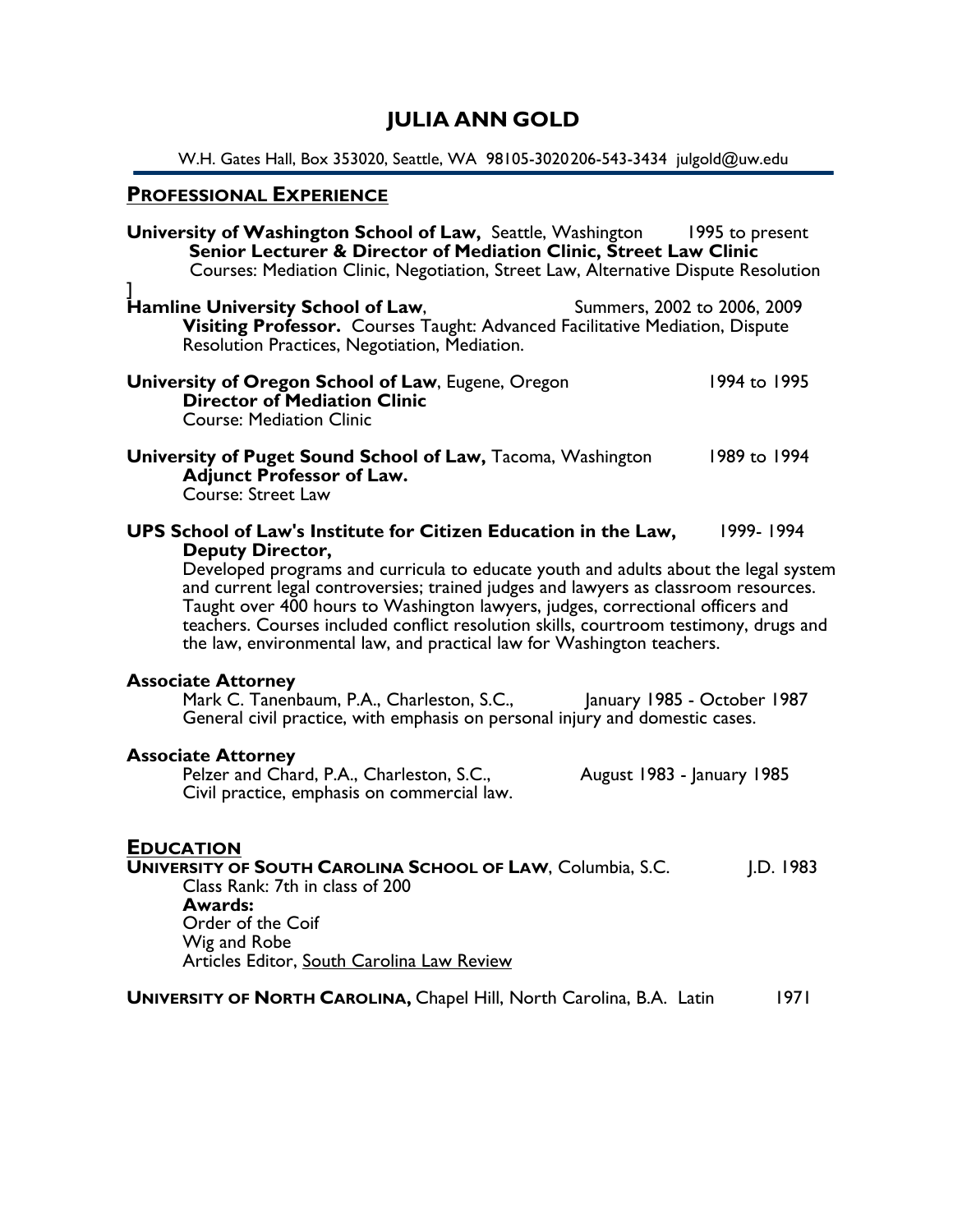### **PUBLICATIONS**

"Cultural Baggage When You "Win as Much as You Can," in Honeyman, C., J. Coben, and G. De Palo (eds).RETHINKING NEGOTIATION TEACHING: INNOVATIONS FOR CONTEXT AND CULTURE. St. Paul. MN: DRI Press, 2009.

ADR Through a Cultural Lens How Cultural Values Shape Our Disputing Processes, 2 J. Disp. Resol. 289 (2005).

Summary of ADR Through a Cultural Lens, 2 J. Disp. Resol. 289 (2005), in the Volume 5, Issue 1 (2006) of the Mayhew-Hite Report on Dispute Resolution and the Courts, on-line journal published by the Ohio State Journal on Dispute Resolution.

### **HONORS**

Fulbright Senior Scholar, Tribhuvan University, Kathmandu, Nepal, 2003

## PROFESSIONAL PRESENTATIONS AND SPEECHES

Presenter, Bellevue Neighborhood Mediation Program, Uniform Mediation Act and Ethics in Mediation, April 24, 2010.

Co-Presenter, ABA Dispute Resolution Conference, San Francisco, CA, "Cross Cultural Dispute Resolution," April 8, 2010.

Presenter, Professionalism in Practice: Ethics in Action, "Behind Closed Doors: Ethics in Negotiation," UWLS, Feb. 5, 2010 (with Professor Alan Kirtley.)

Keynote Speaker, "Managing Your First Arbitration," AAA Seattle, November 13, 2009.

Presenter, KCBA ADR Section CLE, ""Cultural Baggage" When Negotiating, May 14, 2009.

Co-Presenter, 16<sup>th</sup> Annual NW Dispute Resolution Conference, "Ethics for Mediators," May 1, 2009.

Presenter, Bellevue Neighborhood Mediation Program, Uniform Mediation Act and Ethics in Mediation, March 2009.

Presenter, KCBA CLE, "Professional Development: Difficult Conversations in the Workplace, Sept 12, 2008.

Speaker, KCBA Future of the Law Institute Graduation Celebration, May 10, 2008.

Presenter, Bellevue Neighborhood Mediation Program, Uniform Mediation Act and Ethics in Mediation, May 2008.

Presenter, World Affairs Council, Advancing Peace Through Community Problem-Solving Project for Pashtun Tribal Leaders, "Mediation in U.S. Law Schools," April 2008.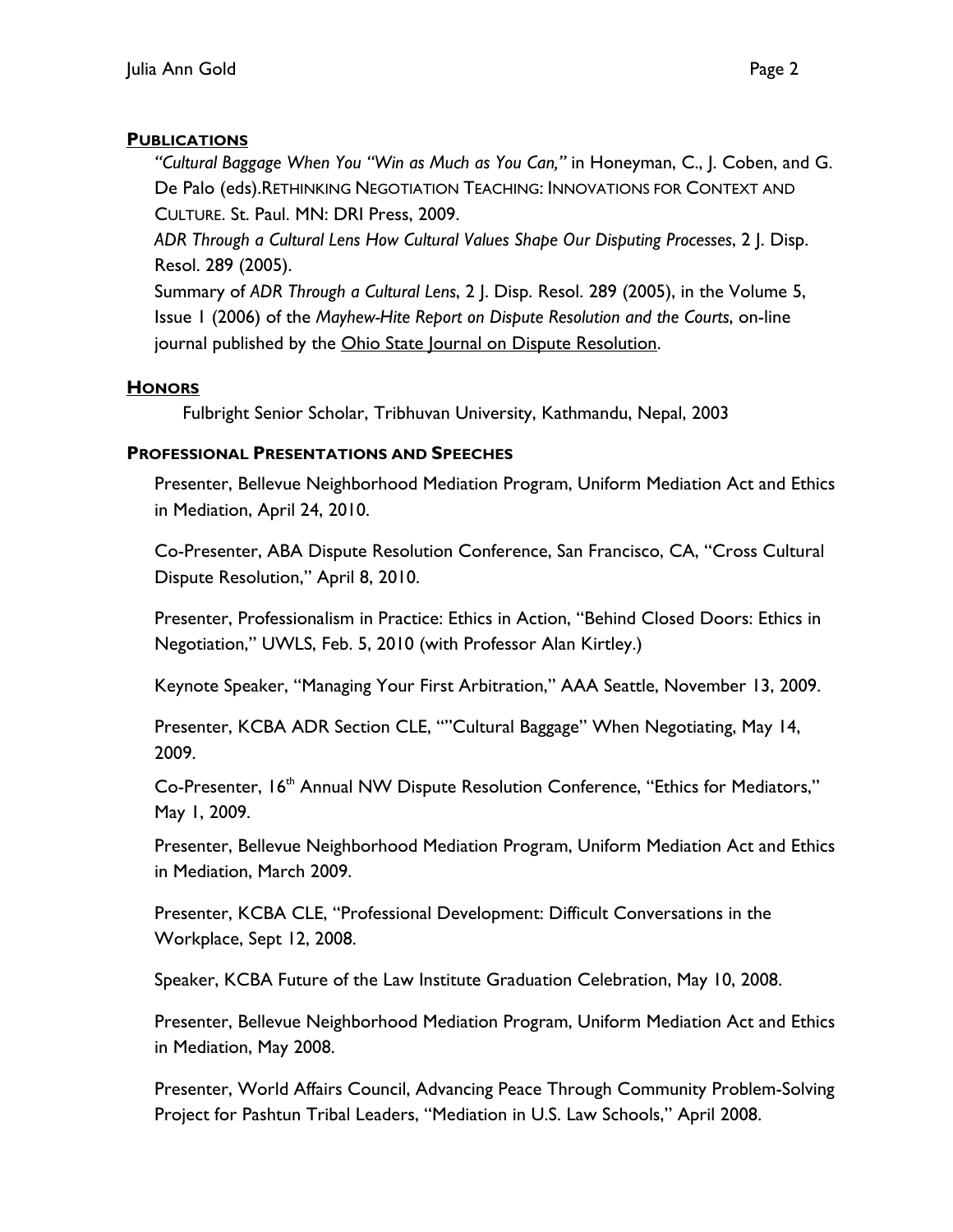17, 2008.

Co-Presenter, ABA Dispute Resolution Conference, April 4, 2008, "Ethical Duties of Lawyers and Mediators in Mediation: Guidance from the Model Rules."

Presenter, Washington/Alaska Youth Court Conference, Seattle, WA, "Mediation in Youth Courts" November 2007.

Speaker, National Conference of Administrative Law Judges, Seattle, WA, "Uniform Mediation Act," September 2006.

Co-Presenter, NW Dispute Resolution Conference, "Mediation Ethics" April 2006.

Speaker, Washington Women's Lawyers Annual CLE/Leadership Conference, "Finding Your Voice in Life and in the Law," September 30, 2005.

Presenter, Northwest Justice Project staff retreat, "Difficult Conversations at Work," December 2005.

Presenter, Bellevue Neighborhood Mediation Program, Ethics in Mediation, 2005.

Presenter, Washington State Bar Association Dispute Resolution Section, Mediation Ethics, 2005.

Presenter, Washington State Bar Association Dispute Resolution Section, Mediation Ethics, 2004.

Speaker, ADR and the American Legal System, Tribhuvan University School of Law, Understanding Mediation, U.S. Embassy, Kathmandu, Nepal, November 2003.

Speaker, Mediation: Cultural Considerations, U.S. Embassy, Kathmandu, Nepal (Fulbright Lecture), December 2003.

Presenter, Access to Justice Conference, Yakima, Washington; "Marketing Mediation: When Is It Appropriate For ATJ Clients?" June 8, 2002.

Presenter, American Bar Association, 4<sup>th</sup> Annual Dispute Resolution Conference; Co-Chair, Legal Educator's Colloquium; moderator "The Psychology of Trust in Dispute Resolution: How to Create and Restore It," April 4-6, 2002.

Presenter, Washington State Council on Public Legal Education, "Forum on Public Legal Education in Higher Education;" November 2001.

Guest, National Public Radio KUOW; discussed Street Law and educating youth about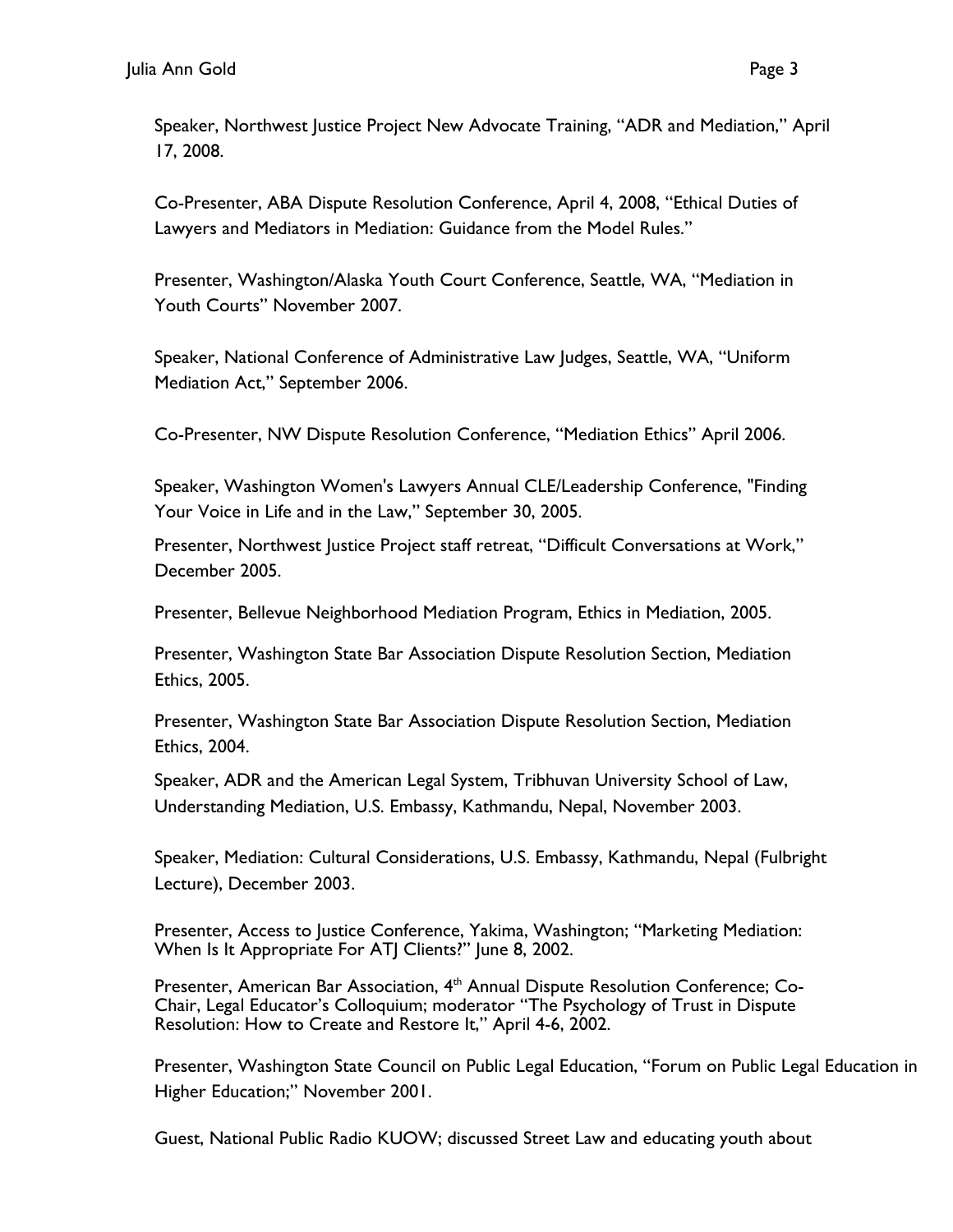our legal system, May 2001.

Presenter, Bellevue Neighborhood Mediation Program; "Ethics in Mediation," February 2000.

Presenter, American Bar Association, 2<sup>nd</sup> Annual Dispute Resolution Conference; Legal Educator's Colloquium, "Training Law Students as Mediators in a Clinical Setting," April 2000.

Co-Presenter, Eighth Annual Northwest Alternative Dispute Resolution Conference; "Ethics in Mediation," April 1998.

Co-Presenter, Seventh Annual Northwest Alternative Dispute Resolution Conference; "Current Ethics Issues in Mediation," April 1997.

### Professional Activities/ Volunteer Work

- Board President, King County Dispute Resolution Center, 2001-present (term as President began 2010).
- Co-Chair, UW/WSBA ADR Section, Northwest ADR Conference Committee, 1996 present.
- Executive Committee, WSBA Council on Public Legal Education.
- Member, ADR Roundtable, 2002.
- Board Member, Northwest Institute for Restorative Justice, 1998-2001.
- Co-Chair, Legal Educator's Colloquium, American Bar Association Dispute Resolution Conference, April 2002.
- Mentor Mediator, Trainer, King County Dispute Resolution Center, 1991-present.

#### MEDIATION TRAINING OFFERED

- University of Washington School of Law; Professional Mediation Skills Training, for law students, lawyers, and community professionals, 5-day training every October and January, 1995-present.
- Hamline University School of Law, Dispute Resolution Institute: Mediation; Advanced Facilitative Mediation, Dispute Resolution Practices, Negotiation, 2001-2009.
- University of Washington School of Law; Advanced Mediation training, June 2002, 2003.
- Equal Employment Opportunity Commission; Tribal Employment Rights Officers; Introduction to Mediation, May 8-9, 2001.
- Washington State Attorney General's Office; Mediation Skills training, June 2000.
- Seattle Police Department; Mediation training for police officers and administrators, June 1999.
- Americorps; "Train the Trainer: Conflict Resolution Skills," 1997-1998.
- Washington State Attorney General's Office; Mediation Skills, July 1997.
- Washington State Attorney General, Labor and Industries Division; Negotiation CLE, June 1997.
- King County Dispute Resolution Center; Various presentations on communication skills, neutrality, case assessment, identifying needs and interests, 1992-2002.
- University of Oregon School of Law; Basic Mediation Skills, 1994-1995.
- McNeil Island Correctional Center Work Ethic Camp; Conflict management and mediation skills for inmates.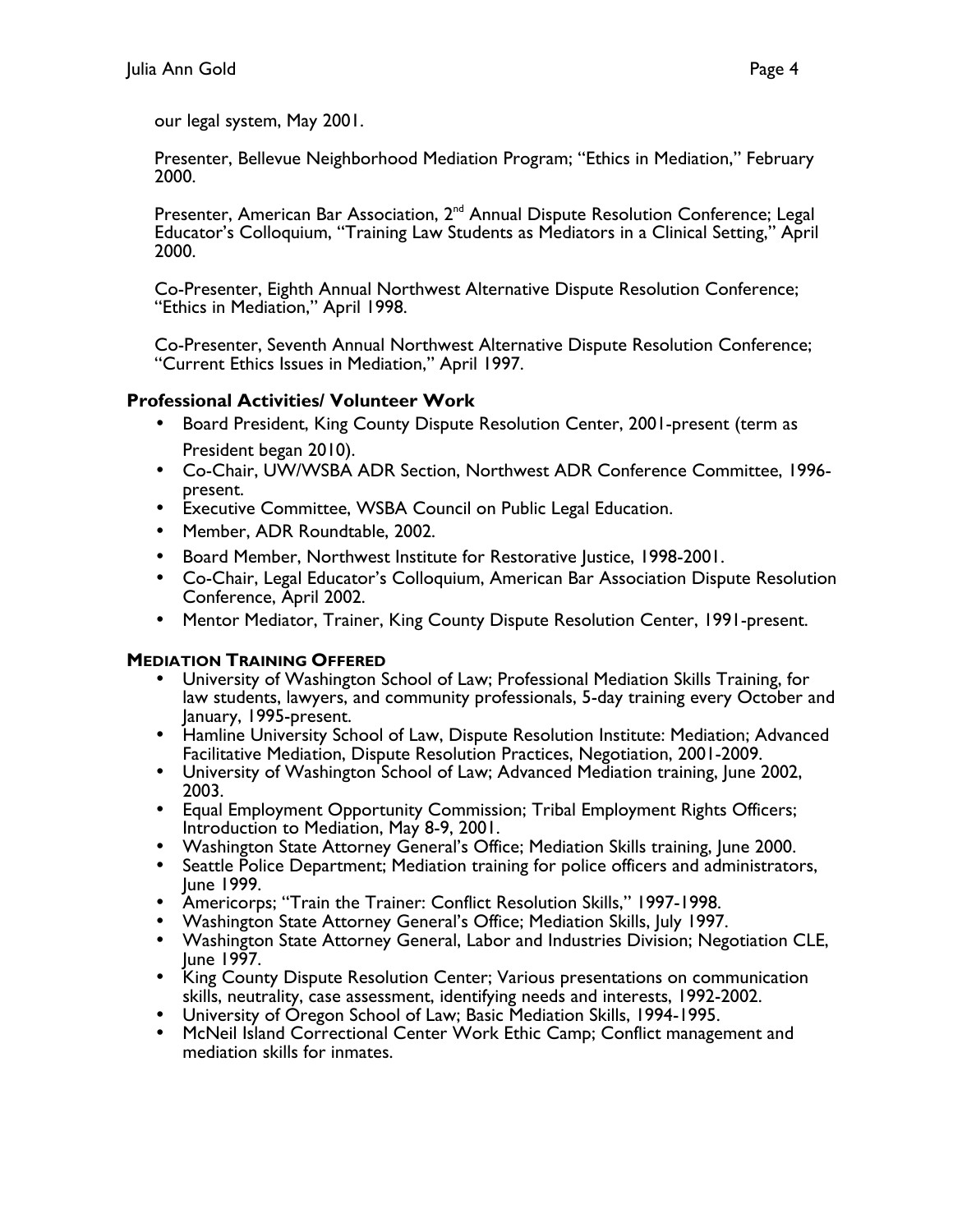### **MEDIATION EXPERIENCE**

- Contract mediator for the EEOC (1999-2009) and the U. S. Postal Service REDRESS program, (1998-present).
- Volunteer mediator for King County Dispute Resolution Center, King County Inter-Local Mediation program, Federal Executive Board.

### Professional Training Received in Mediation

- Social Justice Mediation Training, City of Seattle, November 29-30, 2007
- Multi-Party Mediator Training, Interlocal Conflict Resolution Group, November 2002
- Hamline University School of Law, Dispute Resolution Institute, Transformative Mediation, Evaluative Mediation, July 2001.
- Pepperdine University, Advanced Mediation Training, May 2001.
- Pepperdine University, Advanced Mediation Training, July 1998.
- United States Postal Service, REDRESS Advanced Transformative Mediation Training, May 1998.
- CDR Associates, Dispute Systems Design, April 1997.
- Harvard Law School, 40-hour basic mediation training, March 1996.
- King County Dispute Resolution Center, Seattle, WA 1991-1994. Mentor mediator training, mediation practicum training, conciliation training, variety of in-service trainings including diversity training on intercultural factors in disputes, giving and receiving feedback, listening skills.
- Confluence Northwest & Dispute Resolution Center of Snohomish County, 16-hour Large Group Facilitation Training, 1993.
- Conflict Resolution Research and Resource Institute, Tacoma, WA, 40-hour mediation and negotiation training with William F. Lincoln, 1992.
- Northwest Mediation Service, Bellevue, WA, 16-hour training in family mediation, 1989.
- Lemmon Mediation Institute, Oakland, CA, 20-hour mediation training with John Allen Lemmon, 1987.

## Other Publications and Writings

- Editor, Mediation Ethics chapter of the Washington Legal Ethics Deskbook, WSBA (2009).
- Professional Mediation Skills Training Manual, Washington Legal Foundation, 2007.
- Alternatives to Roleplay (co-author), Theory to Practice Conference (materials inspired by Theory to Practice conference, 2003)
- Lawyer as Problem-Solver, King v. Johnson & Jones, Negotiation Roleplay with Teaching Notes, ABA Section of Dispute Resolution, 2002.
- Advanced Mediation Manual: Using a Facilitative Approach, Washington Legal Foundation, June 2002.
- Washington Supplement to Street Law, University of Washington School of Law, 2001.
- "The Role of Law in Court-Connected Mediation," Middle Ground, Mediation Quarterly